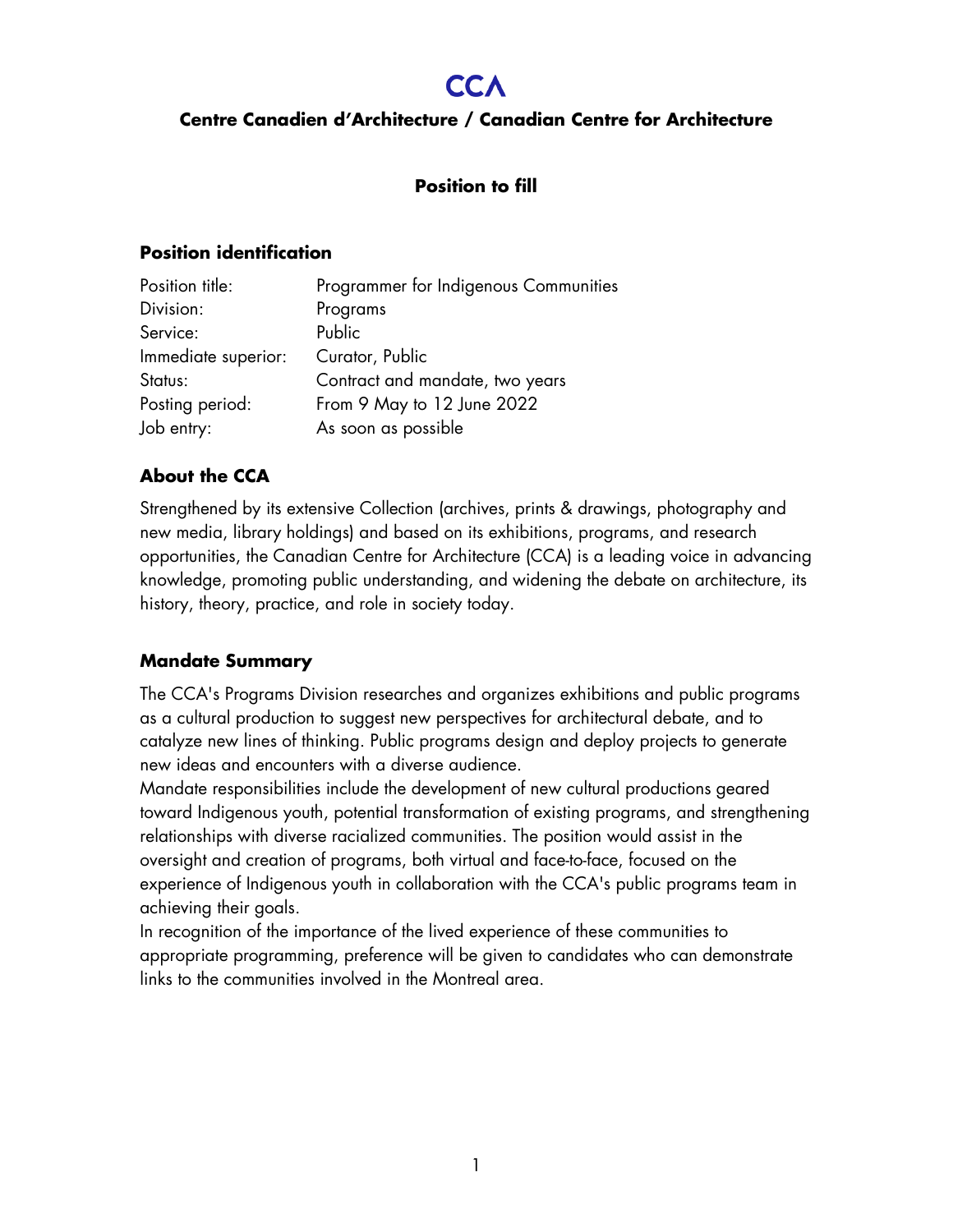# **CCA**

# **Centre Canadien d'Architecture / Canadian Centre for Architecture**

# **Key Responsibilities**

### Development of public programs

- Creates hands-on workshops that address questions, concerns, or observations of Indigenous youth about architecture, urban planning, design and the built environment in their respective communities
- Develops, in conversation with the CCA's Public Programs team, youth activities that focus on the ideas and practices of Indigenous communities
- Guides the research through each phase of the workshop design
- Produces training materials for the delivery of new workshops
- Ensures the delivery of the new materials during the pilot period and adjusts as necessary
- Trains the CCA staff in the delivery of the new workshops

#### Audience outreach activities

- Participates in screening and communication with Indigenous communities through schools, organizations, and other relevant groups
- Builds on existing CCA research to identify schools and organizations to work with
- Contacts targeted schools and organizations to inform them of CCA's workshop offerings and establishes lasting relationships with them

## **Required Qualifications**

- Experience in the community sector
- Experience or strong interest in architecture and urban development
- Training in teaching, communication or group facilitation is an asset
- Experience in developing and implementing educational programs in a museum setting would be an asset
- Ability to manage one's schedule independently and meet deadlines

## **Hourly rate and mandate duration**

- Between \$30 and \$35 per hour, paid as consultant
- 32 weeks of 12 hours per year, the schedule and specific hours will be discussed with the candidate and may be subject to change as the project progresses